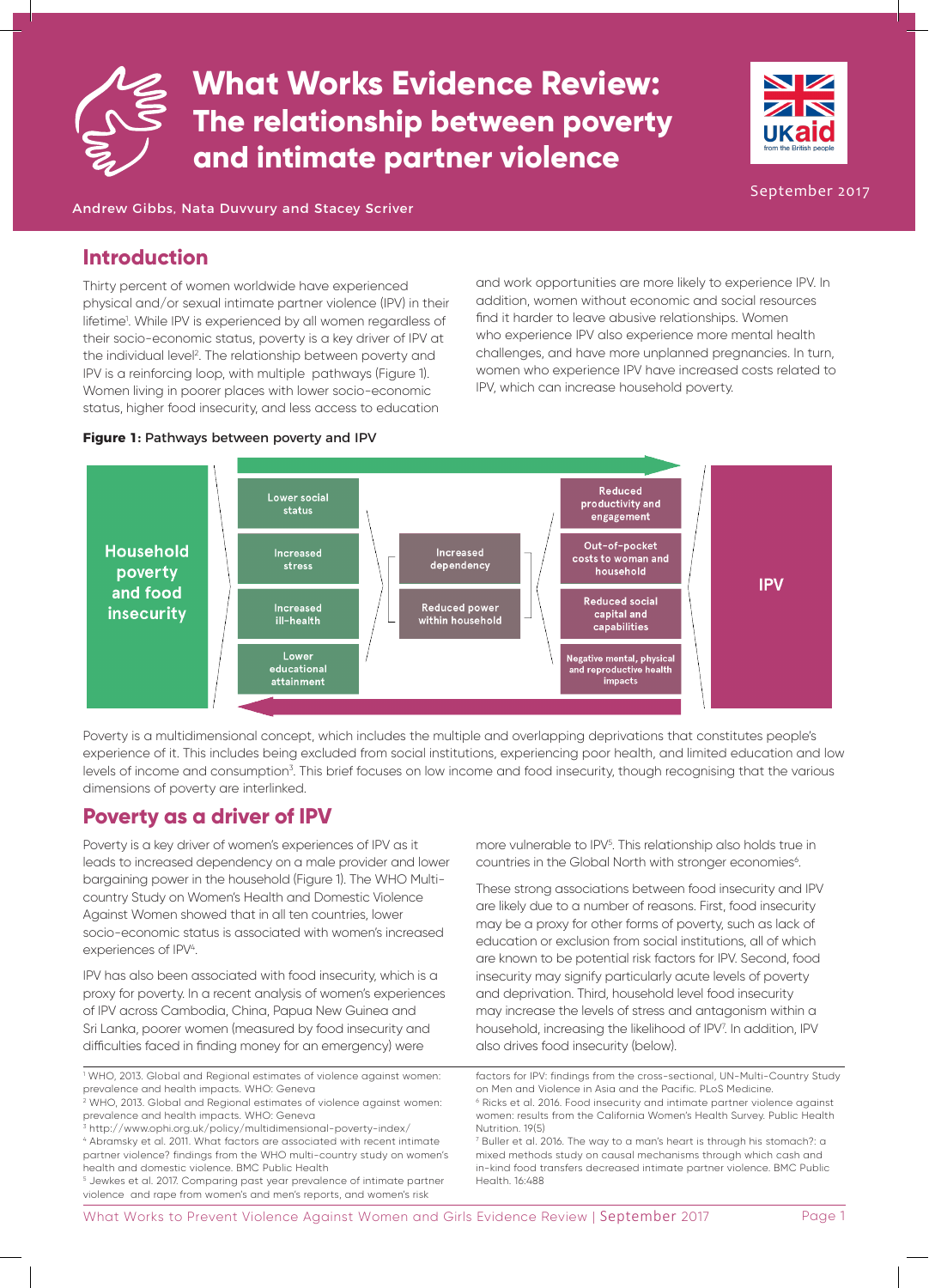#### **Box 1: Emerging evidence from the What Works to Prevent Violence Against Women and Girls? Global Programme — associations between food insecurity and violence against women**

In three diverse countries and populations in the What Works portfolio, women's experiences of household food insecurity increases their vulnerability to IPV®. Among young women (18-30) in urban informal settlements in South Africa, 73% of women who are the most food insecure reported IPV in the past year, compared to 49% who are least food insecure. Similarly, for married women in Afghanistan, those reporting the highest level of food insecurity reported higher statistically significant levels of IPV compared to those who are least food insecure. For female garment workers in Bangladesh, household food insecurity was also associated with recent experiences of IPV, despite them earning an independent income.



Other measures of poverty have less clear relationships to IPV. A review of over 30 studies globally found higher levels of household assets were often protective against IPV. However, an analysis of Demographic Health Surveillance (DHS) surveys from 28 countries found that while assets were protective against IPV in three countries, they were a risk

Property Ownership and Domestic Violence in South Asia." In Social Protection as Development Policy: Asian Perspectives, edited by Naila factor in five countries, and had no relationship in the other countries<sup>10</sup>. A mixed methods study in South Asia found that the influence of women's assets on IPV was determined by the value of the asset to the marital household, the degree of control the woman had over the asset, and the extent of natal family support<sup>11</sup>.

#### **Box 2: Poverty and men's perpetration of violence against women and girls**

The relationship between poverty and men's perpetration of violence against women and girls (VAWG) is complex, with the causation unclear. Qualitative research suggests that in contexts of economic marginalisation, men who are unable to achieve markers of 'masculinity' and 'respect' through providing financially in relationships may establish alternative forms of masculinity, which reinforce control and dominance over women, including through the use of violence<sup>12</sup>. Quantitative research reinforces the evidence that poverty is a driver of male perpetration of IPV. In multi-country research in the Asia-Pacific region, men's poverty and low education was found to be associated with IPV perpetration<sup>13</sup>. Other studies report mixed findings on the relationship between poverty and male perpetration of IPV<sup>14</sup>. A review of studies on male rape perpetration found that poorer men were more likely to perpetrate rape. However, it was men who were slightly better off than the poorest men who were more likely to rape, suggesting an association between male economic provision and sexual entitlement<sup>15</sup>.

Within the What Works portfolio, initial analysis combining data from two studies (the Sonke CHANGE trial and the Stepping Stones and Creating Futures trial), both conducted with young men (18-30) in urban informal settlements in South Africa, explored what factors were associated with IPV perpetration. Initial baseline analysis found that poor men who were slightly better off than the very poorest men in the two studies were more likely to use violence against women. Moreover, a number of markers of male provision were also associated with perpetration of IPV, such as earning any money in the past month, compared to earning none. This analysis suggests that violence perpetration may be linked to male economic provision and a sense of male entitlement<sup>16</sup>.

<sup>8</sup> Food insecurity was assessed with the Household Hunger Scale. Deitchler, et al. 2010. Validation of a measure of household hunger for cross-cultural use. Washington, DC: Food and Nutrition Technical Assistance II Project (FANTA-2), Academy for Educational Development; 2010. 9 Vyas & Watts. 2009. How does economic empowerment affect women's risk of intimate partner violence in low and middle-income countries? A systematic review of published evidence. Journal of International Development. 10 Peterman et al. 2017. Women's Individual Asset Ownership and Experience of Intimate Partner Violence: Evidence From 28 International Surveys. American Journal of Public Health. 11 Bhatla, Nandita, Nata Duvvury, and Swati Chakraborty, 2010, "Women's Vulnerability, Risk and Social Protection: An Exploration of Links between Kabeer and Sarah Cook, 219-44. India: Routledge. <sup>12</sup> Gibbs, et al. 2014. "Men value their dignity": securing respect and identity construction in urban informal settlements in South Africa. Global Health Action, 7. <sup>13</sup> Fulu et al. 2013. Prevalence of and factors associated with male perpetration of intimate partner violence: findings from the UN Multicountry Cross-sectional Study on Men and Violence in Asia and the Pacific. Lancet Global Health <sup>14</sup> Fleming et al. Risk Factors for Men's Lifetime Perpetration of Physical Violence against Intimate Partners: Results from the International Men and Gender Equality Survey (IMAGES) in Eight Countries. PLoS One. <sup>15</sup> Jewkes. (2012) Rape Perpetration: A review. Pretoria, Sexual Violence Research Initiative. <sup>16</sup> Hatcher et al., 2017 Poverty and VAW in South African informal

settlements. Conference Presentation, Second Annual Scientific Meeting of What Works. Pretoria, South Africa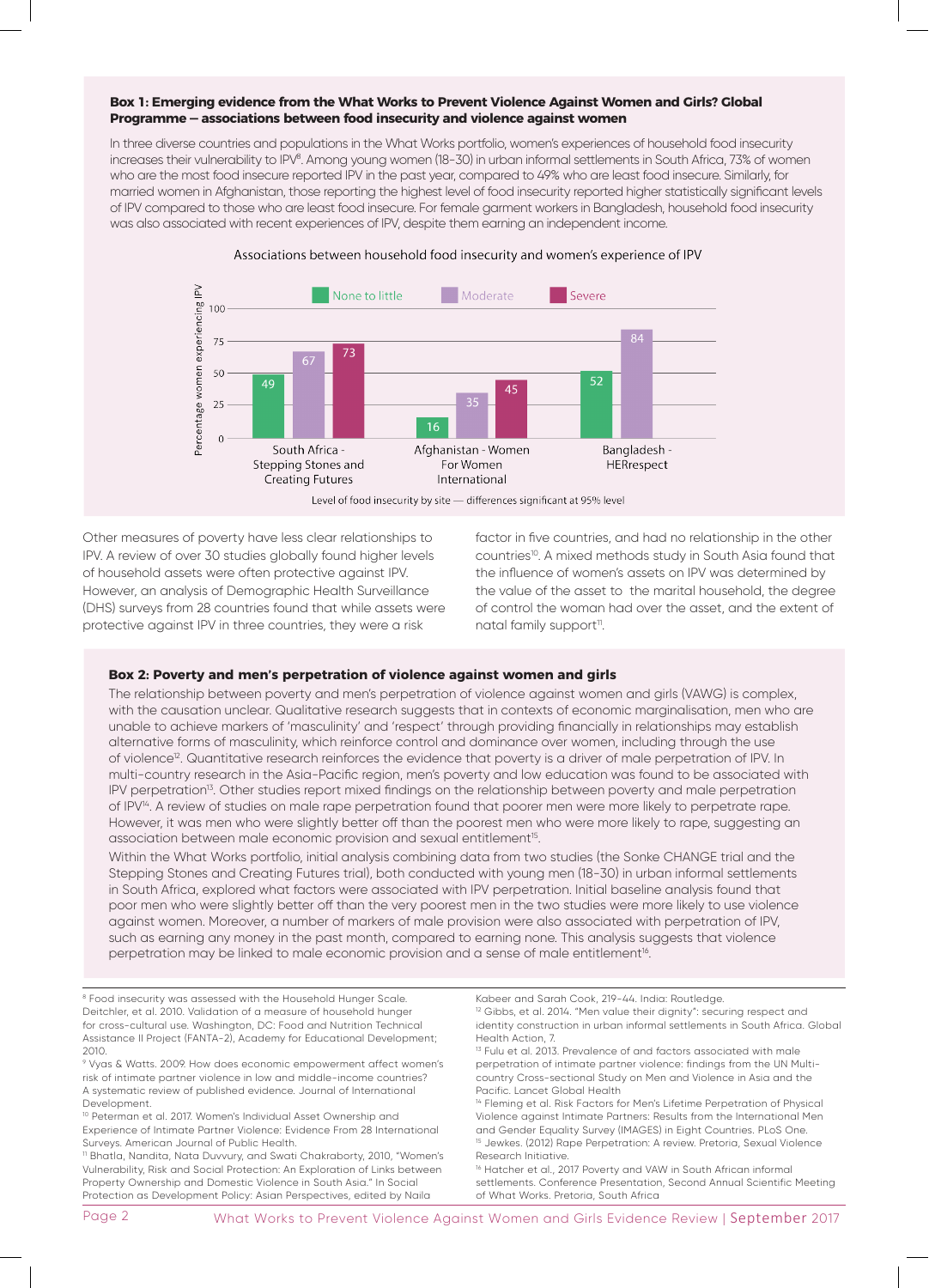## **IPV as a driver of poverty**

The economic impacts of IPV on individual women, their families and their communities, which reinforce poverty through multiple pathways, are often overlooked (Figure 1). Pathways include women having to bear costs due to violence such as medical care and replacement of broken household goods, and households facing lost time, productivity and income due to the impact of violence. An example of this includes reducing women's engagement in formal or care work<sup>17</sup>. IPV also tends to reduce women's social networks, thus potentially decreasing their ability to depend on family and friends for support, for instance, to carry-out economic activities within the home or to engage in paid work or training. In Vietnam, these pathways result in an estimated cost equivalent of 34% of average monthly income of women experiencing IPV, deepening the economic insecurity of their households<sup>18</sup>.

A second pathway from IPV to poverty is via the impact of IPV on mental health<sup>19</sup>. These include reduced concentration and productivity at work or absenteeism from work. Global evidence suggests significant economic losses due to depression, though the majority of research is from the Global North<sup>20</sup>. A third pathway is via women experiencing IPV having more pregnancies<sup>21</sup>, which in the context of limited governmental legislation and support, increases women's unpaid care work, thereby reducing their ability to work or limiting the kind of work available to them<sup>22</sup>.

The impacts of VAWG can accumulate in losses to GDP of between 1 and 4%23, which are particularly high in low and middle-income countries (Figure 2).

### **Figure 2:** Accumulated costs of IPV as percentage of GDP



Source: Ashe, et.al. (2016)

These aggregate costs suggest that the economic potential of countries is being undermined by the economic costs of IPV. Or put simply, the GDP of a country could be higher (by as much as 3.9% in the case of Peru) if IPV were prevented. The economic cost implications of IPV clearly highlight the importance of preventing VAWG to minimize the systematic drain that violence imposes on the economy.

## **Evidence on economic empowerment interventions to reduce IPV**

Women's economic empowerment interventions have been central to IPV prevention approaches. There have been three broad approaches evaluated: 1) economic interventions that have focused on strengthening household-based /selfemployment livelihoods, 2) cash transfers, 3) supporting women to enter the labour market.

Interventions to strengthen women's livelihoods through microfinance or other similar approaches have improved outcomes in reducing IPV when they are combined with gender-transformative interventions (i.e. those focused on promoting gender equality and the equitable division of decision making and resources). A large-scale randomised control trial (RCT) of the Intervention with Microfinance for AIDS and Gender Equity ('IMAGE') in South Africa found that after two years of the intervention, women reported a 55% reduction in IPV. Reviews of similar interventions have also shown positive impact on a range of outcomes, including reducing IPV<sup>24</sup>, although studies have often been limited by small sample size. To build evidence on this approach to prevent IPV, the What Works portfolio is supporting the Stepping Stones and Creating Futures intervention as a large-scale RCT in informal

17 Duvvury, Nata, Minh Nguyen, and Patricia Carney. 2012. Estimating the cost of domestic violence against women in Vietnam. Vietnam: UN Women; Duvvury, N., Ozonas Marcos, M., Gadallah,M., Attia, S., El Adly, N., Maged, W., and Haddad, G. 2016. The Egypt Economic Cost of Gender-Based Violence Survey (ECGBVS) 2015. Cairo: UNFPA Egypt. <sup>18</sup> Duvvury, N., et. al (2012) Estimating the Economic Costs of Domestic Violence Against Women in Vietnam, Hanoi: UN Women 19 http://journals.plos.org/plosmedicine/article?id=10.1371/journal. pmed.1001439

<sup>20</sup> Chisholm et al. 2016. Scaling-up treatment of depression and anxiety: a global return on investment analysis. Lancet Psychiatry. 3(5). 21 Christofides et al. 2014. Risk factors for unplanned and unwanted teenage pregnancies occurring over two years of follow-up among a cohort of young South African women. Global Health Action, 7. 22 https://academic.oup.com/esr/article-abstract/9/2/125/558680 23 Ashe, S., Duvvury, N., Raghavendra, S., Scriver, S., and O'Donovan, D. 2016. Costs of Violence against Women: An Examination of the evidence. Working Paper No. 2, Economic and Social Costs of Violence. Available at: settlements in South Africa, working to strengthen women's livelihoods and empower women.

Cash transfers have often been implemented as part of wider social protection interventions. Secondary analyses of these interventions have shown they can have small positive effects in reducing forms of IPV, although they may increase men's controlling behaviours<sup>25</sup>. More research on the impact of cash transfers outside of wider social empowerment interventions is required.

Women's involvement in paid work, either through changes in labour markets or structured interventions, has mixed effects on women's vulnerability to IPV<sup>26</sup>. While work broadly empowers women and is protective against IPV where women's labour participation is common, it tends to have the opposite effect in situations where women's participation in work is an exception to the norm<sup>27</sup>. Evidence suggests that risk of IPV is greater for working women whose spouse/partner is unemployed. As such, working to transform gender relationships in homes and communities to support women's work is critical to ensure work does not increase women's vulnerability to IPV.

www.whatwork.co.za

<sup>24</sup> Ellseberg et al. 2015. Prevention of violence against women and girls: what does the evidence say? Lancet.; Gibbs et al. 2017. A global comprehensive review of economic interventions to prevent intimate partner violence and HIV-risk behaviours. Global Health Action. <sup>25</sup> Gibbs et al. 2017. A global comprehensive review of economic interventions to prevent intimate partner violence and HIV-risk behaviours. Global Health Action.; Bastagli et al. 2016. Cash transfers: what does the evidence say? A rigorous review of impacts and the role of design and implementation features. ODI: London

26 Vyas & Watts. 2009. How does economic empowerment affect women's risk of intimate partner violence in low and middle-income countries? A systematic review of published evidence. Journal of International Development.

27 Heise & Kotsadam. 2015. Cross-national and multilevel correlates of partner violence: an analysis of data from population-based surveys. Lancet Global Health, 3(6)